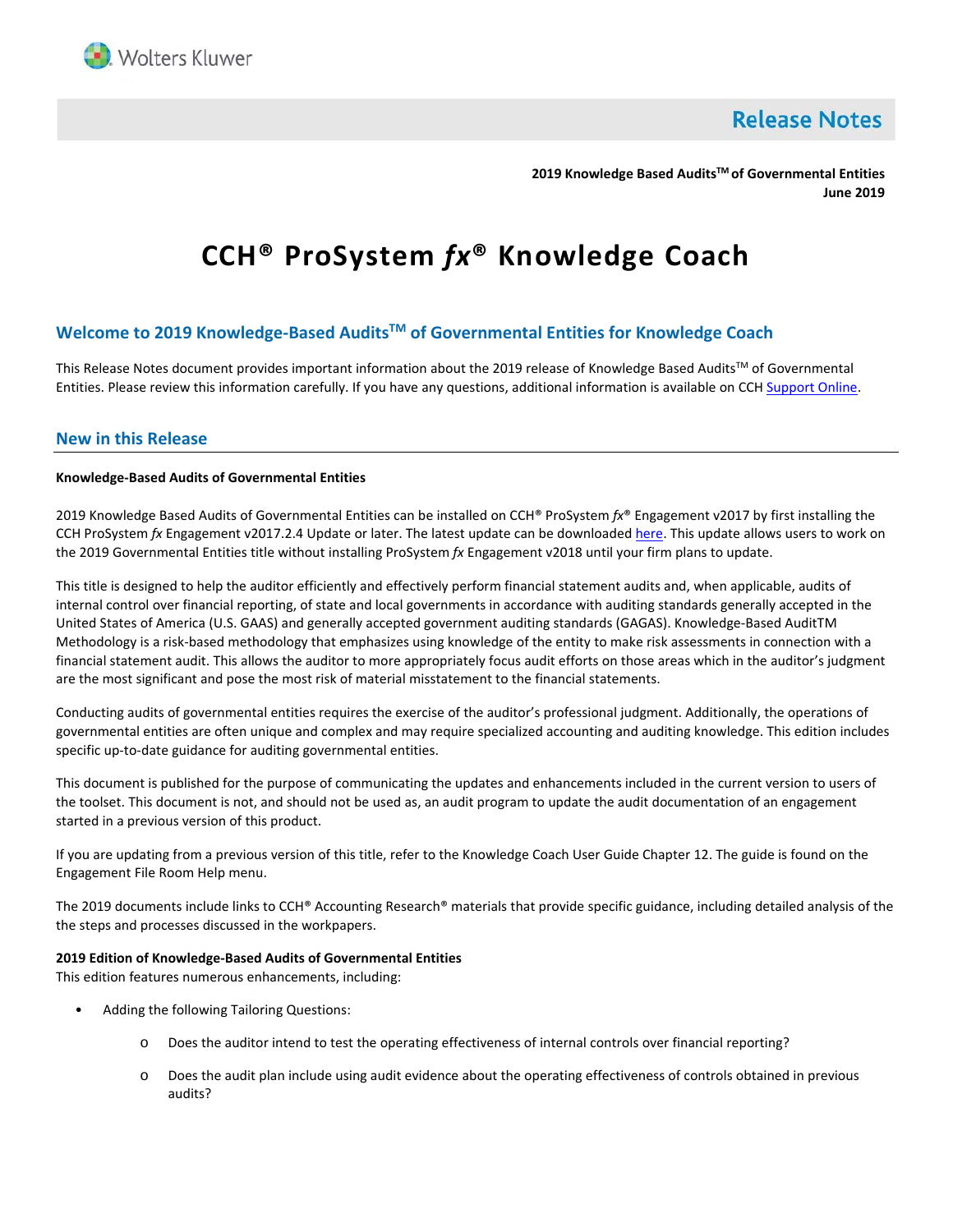- o What audit areas, applicable to the engagement, will you be performing tests of the operating effectiveness of controls?
- o These tailoring questions will create the same show hide of columns regarding testing of the operating effectiveness of internal controls that are created in other titles such as the Commercial title. Please note, "The AICPA Audit and Accounting Guides for State and Local Governments (Updated as of March 1, 2018), paragraph 4.89 states, "In some cases, an auditor may determine that performing only substantive procedures is appropriate. However, the auditor often will determine that a combined audit approach using both tests of the operating effectiveness of controls and substantive procedures is an effective audit approach."
- o See KCO-001 2019 Governmental Entities Overview for Knowledge Coach Users and KCO-003 Answer Effects for the Engagement-Level Tailoring Questions Workpaper for further information on the show/hide of these tailoring questions.
- $\circ$  On roll forward, if you have tested controls in the prior year in any audit area the user will need to answer the TQ, "Does the auditor intend to test the operating effectiveness of internal controls over financial reporting?"
	- TQ as "Yes" then answer the TQ, "What audit areas, applicable to the engagement, will you be performing tests of the operating effectiveness of controls?" with the applicable audit areas where internal controls were tested in the prior year.
	- If you select "No" to the first TQ noted above after roll forward, you could lose data associated with testing of internal controls in the workpapers noted below under AUD-100 and noted in KCO-003 based on this new functioning.
- Adding links t[o TeamMate Analytics](http://engagetax.wolterskluwer.com/l/339101/2018-03-29/2w349) throughout the AUD-800 series programs to assist the auditor with analytical procedures that are beneficial in the audit process.
- Enhanced instructions and procedures throughout the toolset to improve workflow.
- Reorganization of multiple areas within the Audit Programs to increase efficiency and improve workflow.
- New and reorganized columns in the workpapers documenting internal controls (KBA-400s) to improve workflow and address questions customers have raised in the past. Refer to KCO-001 for more descriptive changes and roll forward considerations.
- Enhancements to the activity-level control forms with updated subprocesses and activity-level control objectives throughout all the KBA-403 series workpapers.
- Changes to the benchmark/rule of thumb percentage table in KBA-301 Worksheet for Determination of Materiality, Performance Materiality, and Thresholds for Trivial Amounts, so users will be able to document a separate benchmark and rule of thumb percentage not used in the KBA methodology.
- A new comments table in AUD-100 Engagement-Level Tailoring Questions to document any information you want to capture related to tailoring.
- Incorporating audit recommendations from AICPA's Audit and Accounting Guide: Revenue Recognition.
- New tips for the new proposed statements on auditing standards and new finalized FASB standards, including Omnibus Statement Auditing Standards, 2018.
- Updating audit program name for AUD-809 from Payroll, Pensions, OPEB, Related Liabilities, and Deferred Inflows of Resources.
- A new example planned response to Management Override of Controls in KBA-502 which flows to the AUD-800 series. This can be modified in the risk pane for the Financial Statement Level Risk of Management Override of Controls and should be modified by the user based on the specific audit.
- Adding many new AUDs, CORs, and RESs as follows:
	- o AUD-910 Audit Program: Specific Element, Account or Item of a Financial Statement in Accordance with AU-C 805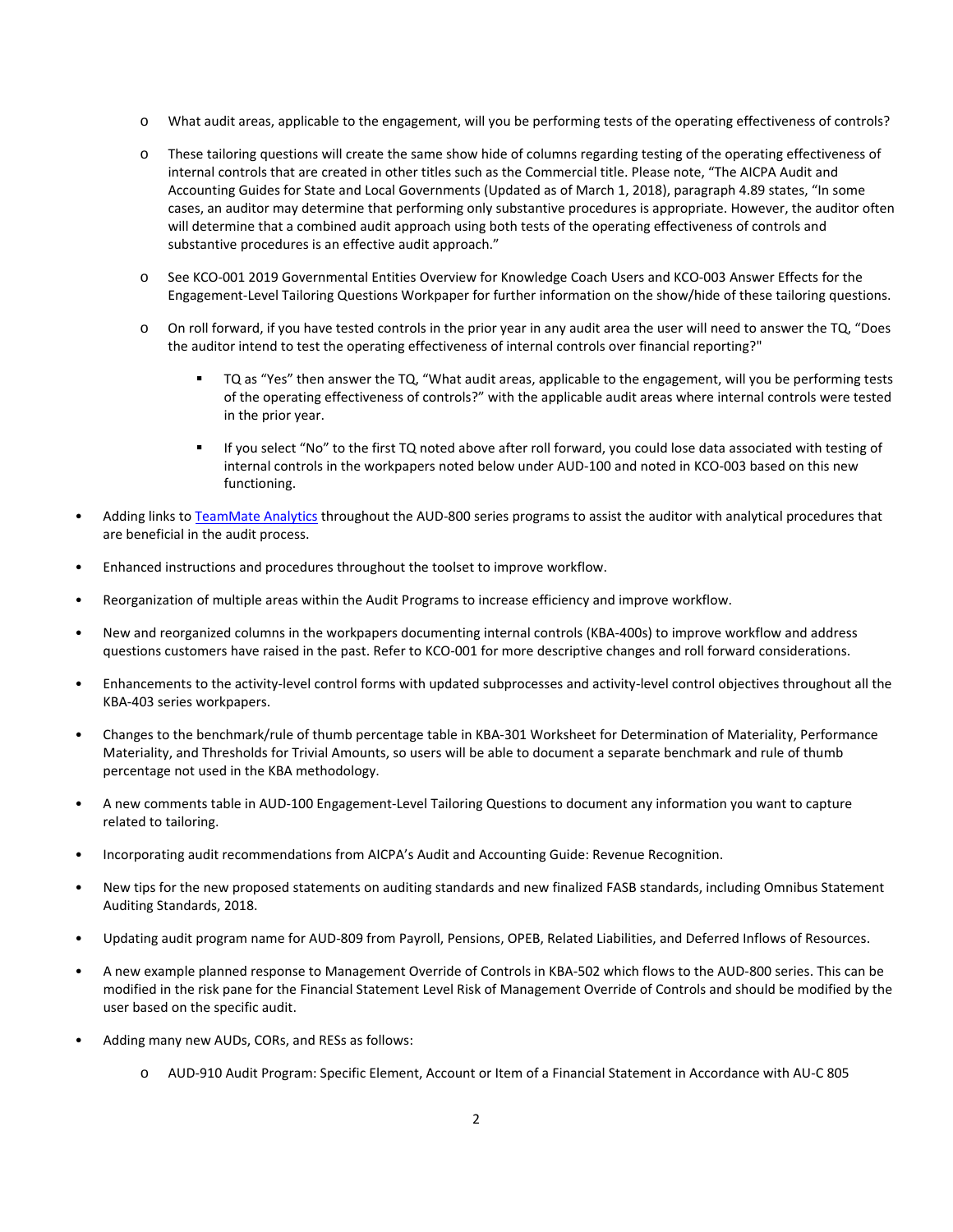- o COR-912 Management Letter Comments Illustration
- o RPT-926A Report on Internal Control over Financial Reporting and on Compliance and Other Matters Based on an Audit of Financial Statements Performed in Accordance with Government Auditing Standards (Opinion on the Financial Statements as a Whole Disclaimed; Material Weaknesses and Significant Deficiencies Identified; and Reportable Instances of Noncompliance and Other Matters Identified)

[Click here](http://support.cch.com/updates/KnowledgeCoach/pdf/guides_tab/2019%20Governmental%20Entities%20Title%20Overview%20for%20Knowledge%20Coach%20Users.pdf) for the 2019 Audits of Governmental Entities Title Overview for Knowledge Coach Users.

In addition, forms and practice aids throughout have been updated to include new examples and tips, and, where applicable, to take into account:

## **New literature, standards, and developments, reflected in the following current audit and accounting guidance:**

- AICPA Statement on Auditing Standards (SAS) No. 133, Auditor Involvement with Exempt Offering Documents
- The revised AICPA Code of Professional Conduct (Code)
- ET Section 1.295, Nonattest Services
- GASB-90, Majority Equity Interests an Amendment of GASB Statements No. 14 and No. 61

#### **Notes:**

- Make sure to save changes to workpapers before closing the workpaper or the binder to ensure data is correctly updated.
- If Knowledge Coach Microsoft® Word workpapers where you are the Current Editor become read-only or crash, please do the following:
	- 1. Keep the binder with the affected workpapers open.
	- 2. Select the workpaper in the binder window.
	- 3. Go to **Tools > Save Knowledge Coach Answers**.

#### **System Requirements**

- This title requires the 2018 Financial Statement Base Title. The 2018 Financial Statement Base title **must** be installed with one of the following versions of CCH® ProSystem *fx* ® Engagement and Knowledge Coach.
	- o Engagement and Knowledge Coach v2017 with CCH ProSystem *fx* Engagement v2017.2.4 Update or later availabl[e here.](https://support.cch.com/updates/Engagement/release2017/release2017.aspx)  To identify what version you are running, please go to the **Help > About** window within the application.
	- o Engagement and Knowledge Coach v2018 or later.
- If you are upgrading from Engagement v7.1 or older please contact [Technical Support.](https://support.cch.com/contact)
- A minimum of 4GB of RAM is required for optimal performance when opening and navigating through Knowledge Coach workpapers.

## **License Requirements**

This title requires the Knowledge-Based Audits of Governmental Entities license. Users who does not have a license for this title cannot use Knowledge Coach functionality in workpapers.

For information on updating your licensing, see [How do I add or update CCH ProSystem fx Engagement Licenses?](https://support.cch.com/kb/solution.aspx/sw3937) on our website.

For information on assigning licenses, see [How do I assign Engagement Licenses?](https://support.cch.com/kb/solution.aspx/sw3943) on our website.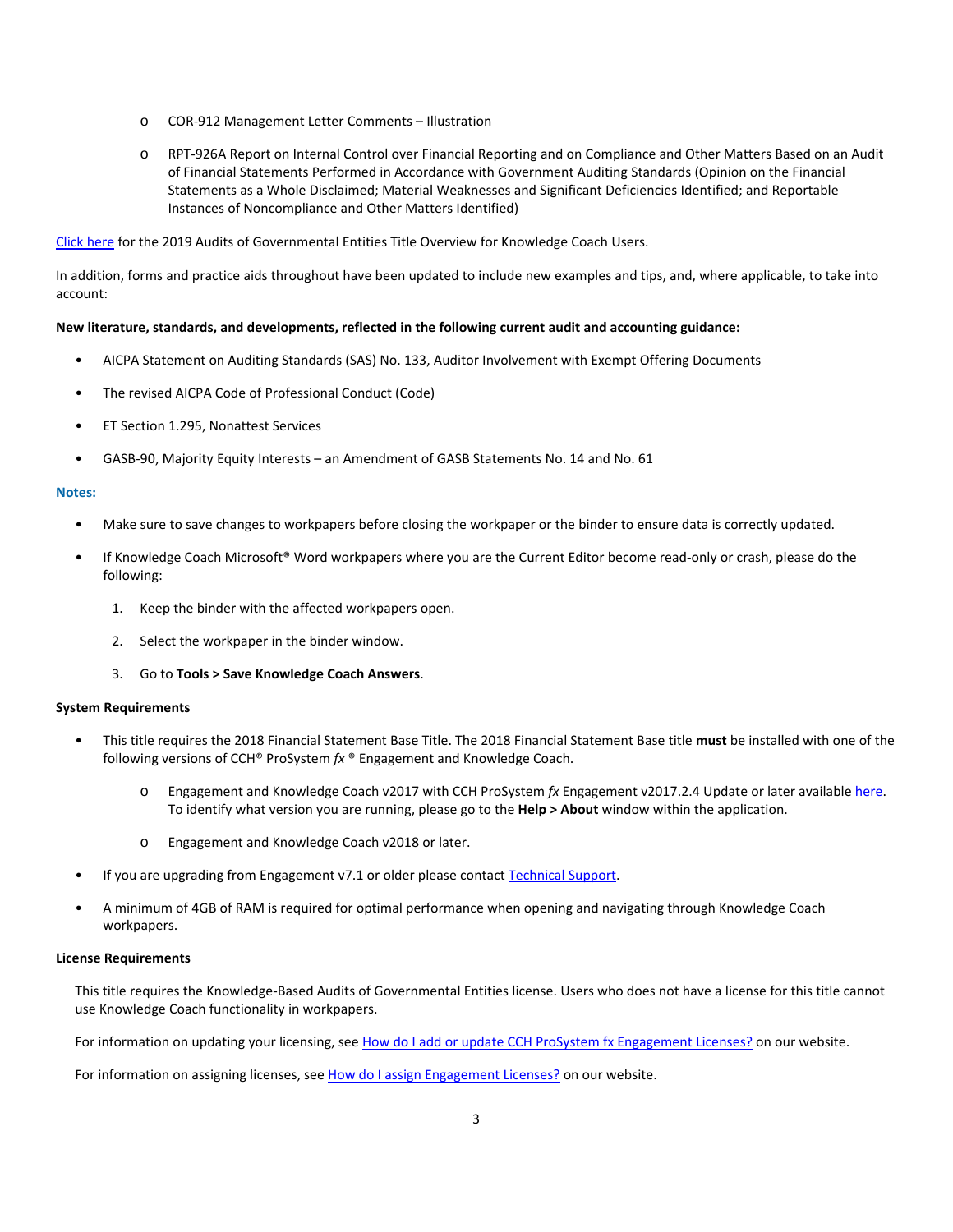# **Download Instructions**

If you plan to use this title on Engagement and Knowledge Coach v2017, first apply the CCH ProSystem *fx* Engagement v2017.2.4 Update to all machines, including Admin servers and terminal servers, before installing the title. Review the Update's [release notes](https://d2iceilwdglxpz.cloudfront.net/release_notes/CCH%20ProSystem%20fx%20Engagement%20Release%20Notes%202017.2.4.pdf) for more information on deployment.

To download this title:

- 1. Navigate to the [Knowledge Coach Updates](http://support.cch.com/updates/KnowledgeCoach) section of the Engagement Support website.
- 2. Select the Knowledge Coach Series. The series are arranged by title type, then industry.
- 3. Click **Download File** next to the title you want to download.

**Note**: On some occasions the content package file (.KCP) downloads with the extension changed to .ZIP. If this occurs, change the extension of the downloaded file to **KCP** using all capital letters.

You must install the 2018 Financial Statement Base title before installing the 2019 Knowledge Based Audits of Governmental Entities.

The Financial Statement Base title is also available on th[e Knowledge Coach Update website.](http://support.cch.com/updates/KnowledgeCoach)

The Knowledge Coach Content Package (KCP) download is a proprietary file that must be installed from within Engagement. Save this KCP file to a location on your local drive, and follow the Installation Instructions below.

# **Installation Instructions**

Once you have downloaded your Knowledge Coach title, add it to the list of titles within CCH ProSystem *fx* Engagement. The only additional system requirement is that you have approximately 75MB of disk space to store your Knowledge Coach Program content files. Please refer to the Engagement with Knowledge Coach Release Notes for any other system requirements.

After downloading the 2019 Knowledge Based Audits of Governmental Entities, do the following:

- 1. Launch the Engagement Workpaper Management application so that the Local File Room displays.
- 2. Select **Tools > Knowledge Coach Titles**. The *Knowledge Coach Titles* window displays.
- 3. Select **Add Title**.
- 4. Browse to the title package file (\*.KCP) that you previously downloaded from the Knowledge Coach Support website.
- 5. Select **Open**. The system displays a progress indicator while the title package is being added. You will receive a message that the title has been successfully installed once the process is complete.

To release a title:

- 1. Select one of the Knowledge Coach titles in the list that has been added, but is not yet released.
- 2. Choose **Release Title**. The current date and time displays in the Date released column, and the status changes to "Released."

**Note**: In the Engagement Admin module, add and assign a Knowledge Coach module and the applicable Knowledge Coach title license to staff before using the workpapers.

**Important**: Once the 2019 Knowledge-Based Audits of Governmental Entities title has been added and released, they will automatically deploy to other staff members when the staff members log in to the "Office" location or when they synchronize a binder that contains Knowledge Coach workpapers from this title.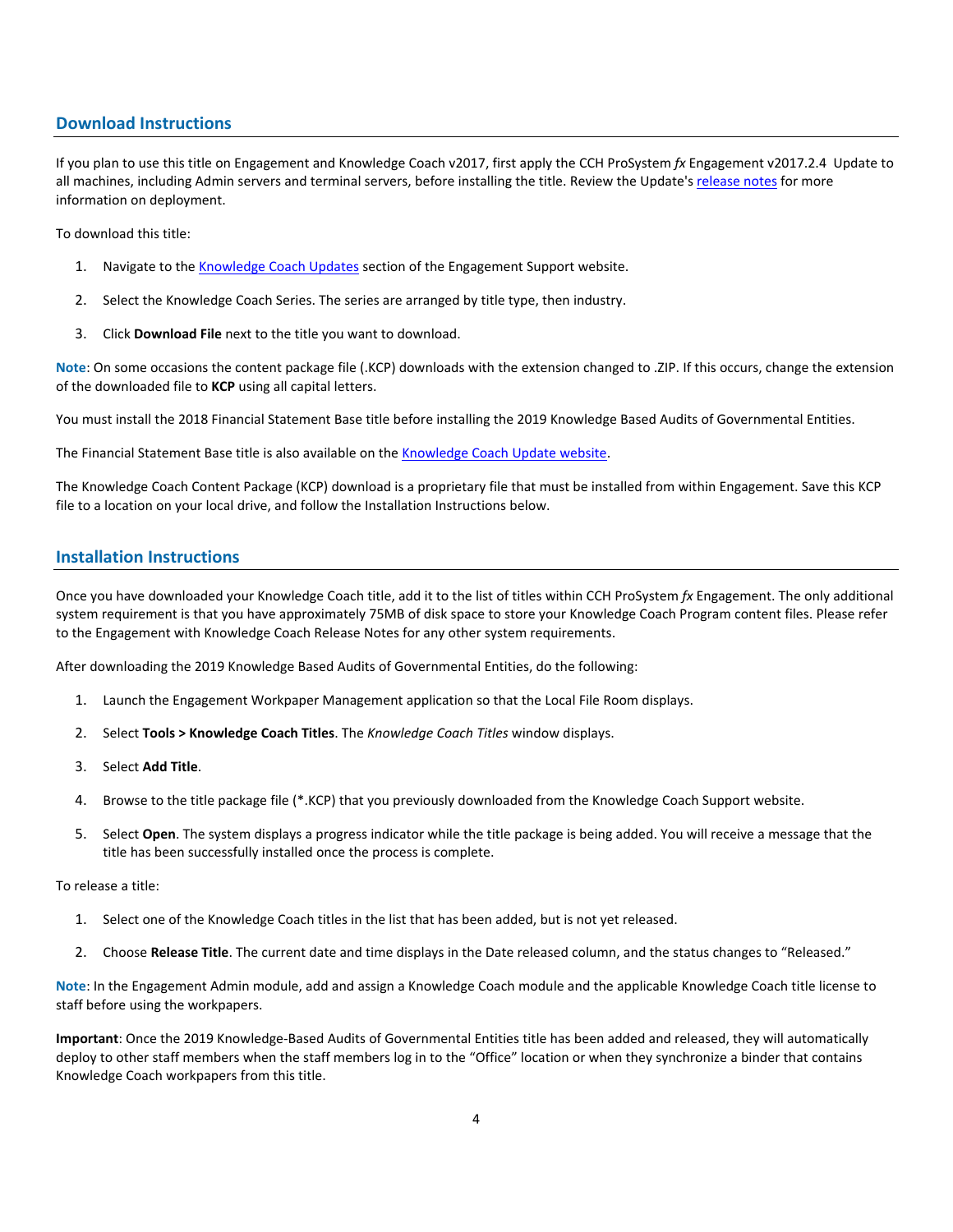# **Online Permission Key**

Permission key files may be downloaded from our [website](https://prosystemfxsupport.tax.cchgroup.com/permkey/download.aspx) or when adding or updating the new licenses in CCH ProSystem *fx* Engagement v2017 and higher. After updating the license file in the Engagement Admin module, licenses need to be assigned to the staff who will use 2019 Knowledge-Based Audits of Governmental Entities.

If you have not already established a Single Sign-on (SSO) account with Customer Service, we urge you to do so at this time.

# CCH® Accounting Research Manager®

CCH Accounting Research Manager ("ARM") is the most comprehensive, up-to-date, and objective online database of financial reporting literature. It includes all authoritative and proposed accounting, auditing, and SEC literature, plus independent, expert-written interpretive guidance.

Available on ARM, the Knowledge-Based Audits of Governmental Entities Guide helps you comply with the most recent professional standards and guidance for the conduct of audits of Dealerships and to integrate the use of practice aids, tools, and other resources with its guidance. This publication supplements and complements the Knowledge-Based documents that are available in Knowledge Coach.

If you subscribe to an ARM library that includes Governmental content, you can link directly to source material from Resources in Knowledge Coach documents. These links have been updated to refer to the accounting standards under the FASB Accounting Standards Codifications. Also, if you subscribe to the Knowledge-Based Audits of Governmental Entities Guide on ARM, you can take advantage of references to the guide material from within the Knowledge Coach documents.

With Accounting Research Manager, you maximize the efficiency of your research time, while enhancing your results. Learn more about our content, our experts, and how you can request your free trial by visiting the [Accounting Research Manager website.](http://www.accountingresearchmanager.com/) You can also access the Accounting Research Manager website by selecting **Engagement > Binder Window > Shortcuts Bar > Guidance tab**.

## Using Your Knowledge Coach Content

To use your Knowledge Coach Workpaper Templates, do the following:

- 1. Open a binder in Engagement.
- 2. Select the workpaper tab into which you would like to insert the workpaper.
- 3. Select **New Knowledge Coach Workpaper** from the toolbar or File menu. The *New Knowledge Coach Workpaper* window displays.
- 4. Select the new Knowledge Coach title with the content you would like to use. You can only select titles you have installed. The information displayed changes to reflect the workpaper organization available for the selected title.
- 5. Select the **Knowledge Coach workpapers** to insert into your binder, and then click **OK**.
- 6. In the *Selected Workpaper Properties* window, each workpaper name is automatically loaded into the Name field. Add a **workpaper index** in the Index field and make any needed Name modifications. You can also modify the tab location or the roll forward settings for each workpaper.
- 7. Click **OK**. The integrated Knowledge Coach workpaper is now inserted into your engagement binder.

**Note:** For more information on how to use Knowledge Coach workpapers in your binder, see the Knowledge Coach User Guide.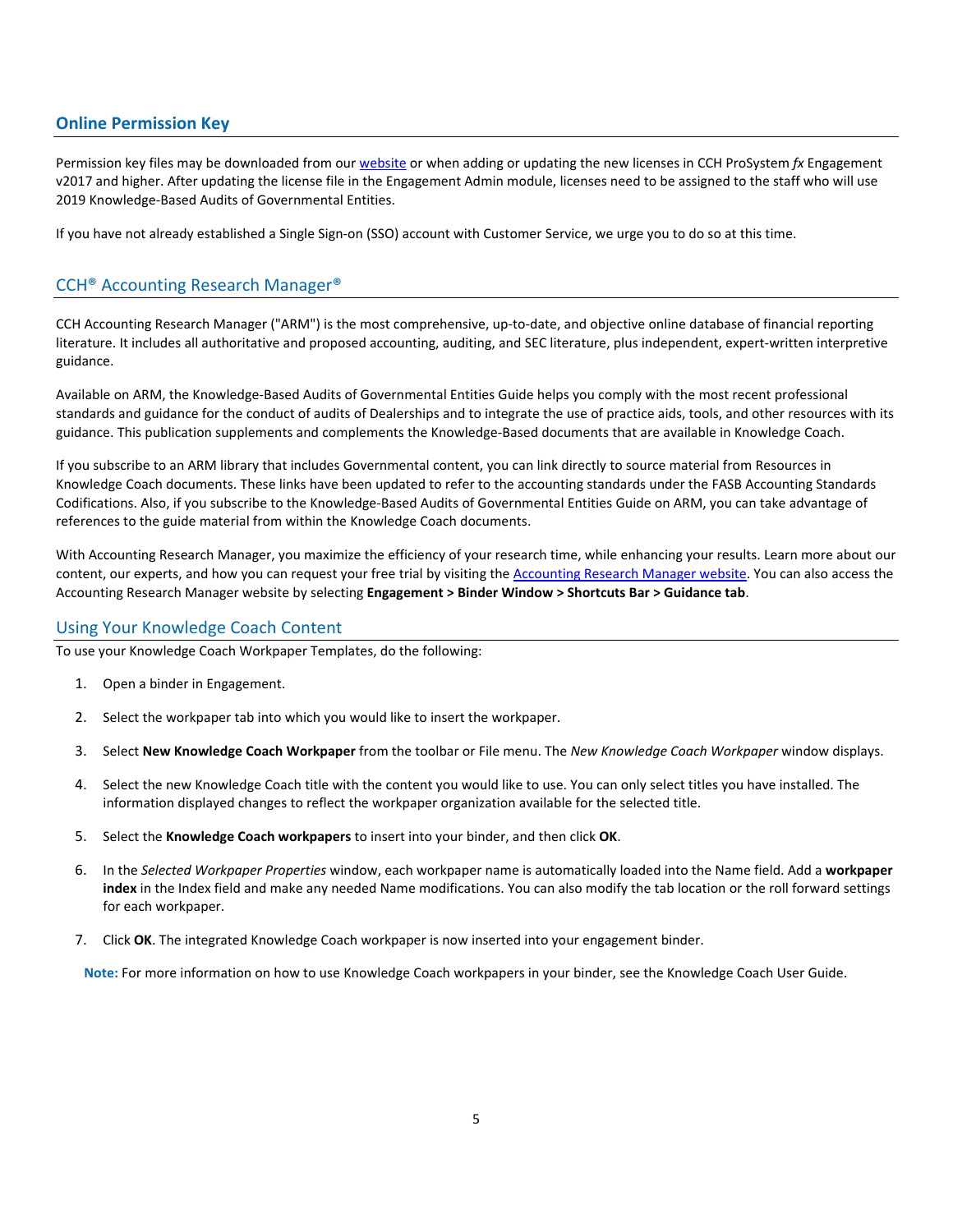# **Additional Information on Knowledge Coach and the KBA Methodology**

### **Knowledge-Based Audit (KBA) Methodology**

This methodology allows the results of one set of procedures to become the input for the next. The key components of the KBA methodology include:

- An Overview that guides auditors through the methodology.
- Knowledge-Based Audit documents, integral to the risk assessment and overall audit processes, which contain steps and procedures required by U.S. GAAS and GAGAS.
- Customizable Audit Programs that take auditors through related steps and procedures.
- Practice Aids to help auditors complete steps or processes outlined in the Knowledge-Based Audit documents and Audit Programs.
- Auditor's Reports that provide a variety of sample auditor's opinions on audited financial statements.
- Correspondence documents that provide sample letters to be used to comply with U.S. GAAS and GAGAS requirements and in many other common situations.
- AICPA's Auditing Standards Board's (ASB) Risk Assessment Standards The practice aids and tools in the 2018 Knowledge-Based Audits of Employee Benefit Plans are designed around the AICPA's risk assessment and clarified standards to assist auditors of employee benefit plans by:
	- Facilitating compliance with GAAS and GAGAS.
	- Encouraging more effective audits through tailored audit programs and comprehensive practice aids.
	- Helping auditors to focus on and respond to identified audit risks.
	- Enhancing audit documentation.

#### **CCH® ProSystem** *fx***® Knowledge Coach**

Knowledge Coach functionality allows auditors to use the Knowledge-Based-Audit methodology more efficiently by eliminating the need for duplicate entry of the same information, tailoring audit documentation to each particular engagement, and documenting the link between risks identified and procedures performed. AUD-100 Tailoring Question is a document in Knowledge Coach that presents engagement-level questions to aid in tailoring the engagement documentation for each client. Completing the questions helps the auditor avoid duplication and unnecessary workpapers.

**Note:** Before you begin your audit, please review the guidance in AUD-101 Overall Audit Program. This workpaper is intended to be your road map through a Knowledge-Based Audit methodology. You should start your audit with AUD-100 Tailoring Question Workpaper and AUD-101 Overall Audit Program.

• **Risks**

Can be captured via the Risk Summary task pane from any Knowledge Coach workpaper by the current editor of KBA-502 Summary of Risk Assessments. This allows the user to continuously assess risks during the engagement. Several workpapers prompt the consideration of the presence of risks, but the Risk Summary task pane must be used to document those risks. All documented risks flow to the Risk Summary. To ensure risks show in findings tables, check the "workpaper identified in" field of the Risk pane.

#### • **Information Flow**

Helps reduce the time spent duplicating information across forms. In addition, the flow of consistent information ensures that information and updates to information are not missed between workpapers. Drill-down functionality helps the user navigate quickly to the source of the information, aiding in the review of the audit file.